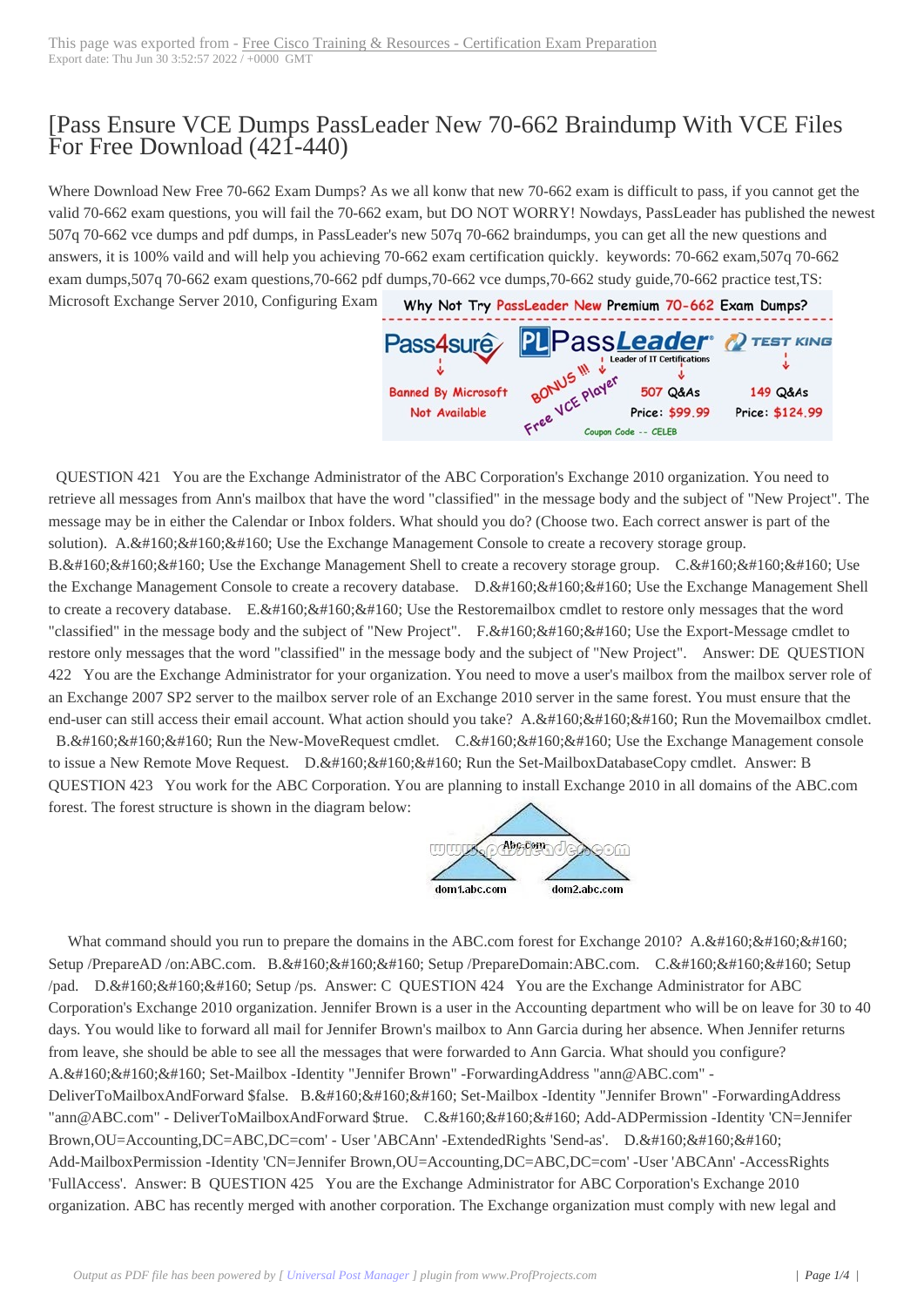regulatory requirements. You [must ensure that all email messages that contain at least one recipien](http://www.ciscobibles.com/?p=5251)t or sender who is a member of the tax@ABC.com distribution list, and which pass through the Hub Transport server in the ABC Corporation, will store a copy of the message in an auditor's mailbox. Which cmdlet should you use? A.  $&\#160$ ;  $&\#160$ ;  $&\#160$ ; Set-JournalRule -Name "Tax Communications" -JournalEmailAddress'Auditor@ABC.com' Scope Internal -Recipient tax@ABC.com -Enabled \$True. B.  $$ ;  $$ ;  $$ ; Set-JournalRule -Name "Tax Communications" -JournalEmailAddress'Auditor@ABC.com' Scope Global -Recipient tax@ABC.com -Enabled \$True. C. Set-JournalRule -Name "Tax Communications" -JournalEmailAddress'Auditor@ABC.com' Scope External -Recipient tax@ABC.com -Enabled \$True. D.  $$ ;  $$ ;  $$ ; New-JournalRule -Name "Tax Communications" -JournalEmailAddress'Auditor@ABC.com' Scope Global -Recipient tax@ABC.com -Enabled \$True. Answer: D QUESTION 426 You are the Exchange Administrator of ABC Corporation's Exchange 2010 organization. You create a public folder named PublicFolder1 on a Mailbox server named MBX55 and enable users to post messages. You want your assistant, Josh, to configure PublicFolder1 to replicate with the Mailbox servers in other offices. To achieve this, you want Josh to run the Set-PublicFolder cmdlet to configure the replication schedule. You must delegate appropriate permissions to Josh to enable him to run the Set-PublicFolder cmdlet. What should you do? A.  $$  Add Josh to the local Server Operators group. B.  $$  Delegate the Exchange Recipient Administrators role to Josh. C. Delegate the Exchange Public Folder Administrators role to Josh. D. Delegate the Exchange View-Only Administrators role to Josh. Answer: C QUESTION 427 You are the Exchange Administrator for ABC Corporation's Exchange 2010 organization. You want to test connectivity for Outlook Anywhere through the Autodiscover service. What should you use to test it?  $A.\&\#160;\&\#160$ ;  $\&\#160$ ; Mail Flow Troubleshooter. B. The Test-OutlookConnectivity cmdlet. C. Message Tracking. D.  $, ,$ ; Performance Troubleshooter. Answer: B QUESTION 428 You are the Exchange Administrator of ABC Corporation's Exchange organization. You have a Mailbox server in a cluster continuous replication (CCR) environment. When a lossy failover occurs, the system automatically re-delivers the recent email messages sent to users on the failed clustered mailbox server. You want to ensure that if another lossy failover occurs, then all mail will be re- delivered, even if there were a large amount of messages sent before the lossy failover occurred. You also want to increase the time a message will be retained by a Hub Transport Server to ensure that messages are not lost in transit. What should you configure? A.  $\ , \ , \$ ; Use the New-JournalRule cmdlet with the WhatIf switch. B.  $\&\#160;\&\#160;\&\#160$ ; Use the Set-TransportConfig cmdlet with the MaxDumpsterTime parameter. C.  $\ \ \$  Use the Set-TransportRule cmdlet with the FromScope switch. D. Use the Set-MailboxDatabase cmdlet with the MailboxRetention switch. Answer: B QUESTION 429 You are the Exchange Administrator for ABC Corporation's Exchange 2010 organization. All servers in the forest must have anti-virus software that contains a file level virus scanner. After you implement the anti-virus software, several users report that they cannot access their mailbox. What should you do? (Choose two. Each correct answer is part of the solution). A.  $$ ;  $$ ;  $$ ; Restart the Microsoft Exchange Mail Submission service. B.  $$ ;  $$ ;  $$ ; Run the ESEUTIL utility on the Exchange databases.  $C. \& #160; \& #160; \& #160; Exclude * .edb and * .log files from the virus scanner.$ D.  $\&\#160$ ;  $\&\#160$ ;  $\&\#160$ ; Restart the Microsoft Exchange Transport service. E.  $&\#160$ ;  $&\#160$ ; Restart the Microsoft Exchange Information Store service. Answer: BC QUESTION 430 You are the Exchange Administrator of ABC Corporation's Exchange 2010 organization. You have configured a Database Availability Group (DAG) named DAG01. You need to change the replication port used by the DAG. What are two things that you must do? (Choose two). A.  $\ \ \$  Use the Exchange Management Console (EMC) to change the TCP port used for replication. B. Use the Exchange Management Shell to change the TCP port used for replication.  $C.\&\#160;\&\#160;\&\#160;$  Modify the Windows Firewall exceptions on each member of the DAG to open the replication port.  $D.\&\#160;\&\#160;\&\#160;$  Modify the Windows Firewall exceptions on the witness server of the DAG to open the replication port.  $E. & #160, & #160, & #160$ ; Use the Exchange Management Shell to configure the DAG IP address of 0.0.0.0. F.  $\$ ;  $\$ ;  $\$ ; Use the Exchange Management Shell to change the DAG IP address to 127.0.0.1. Answer: BC Explanation: 1. Review the current Exchange 2010 DAG (Database Availability Group) Replication Port: Get-DatabaseAvailabilitygroup MyDagName -Status |fl ReplicationPort The default port: TCP 64327 2. Use netstat -na or TCPView to verify that the new replication port isn't used by other application. 3. Change Exchange 2010 DAG (Database Availability Group) Replication Port to TCP 60000: DatabaseAvailabilityGroup -identity MyDagName ?ReplicationPo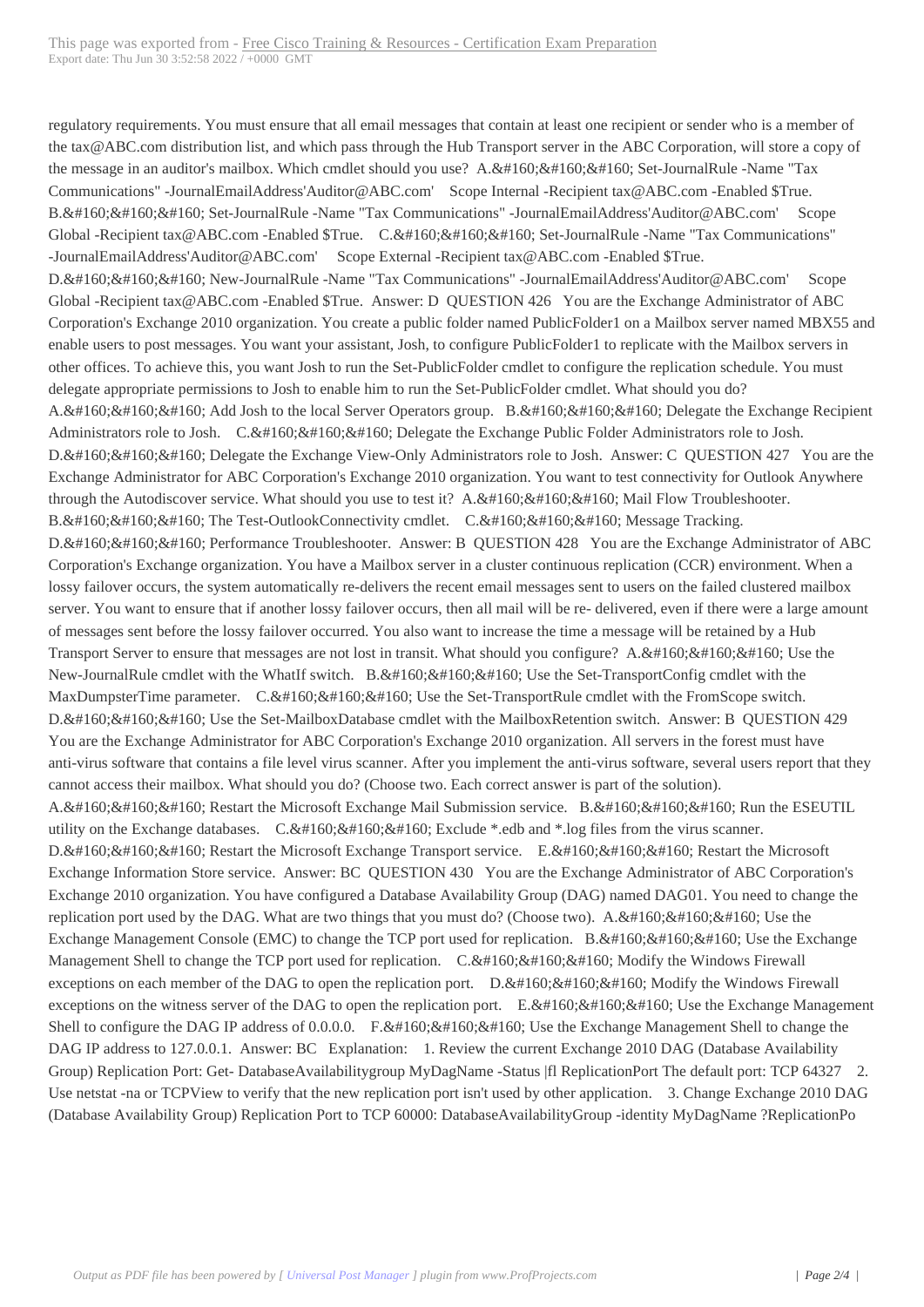Why Not Try PassLeader New Premium 70-662 Exam Dumps?



**<http://www.passleader.com/70-662.html>** QUESTION 431 You are the administrator of ABC Corporation's Exchange 2010 organization. You notice that all messages sent to recipients in the verigon.com domain, the east.verigon.com domain, and other sub-domains of verigon.com were not delivered. You investigate the problem and you notice that the messages were not delivered because the routing path for delivery was temporarily modified. You have repaired the routing path. You want to resubmit all messages stored on the server named Exchange55 that were not sent to verigon.com and related domains. Which of the following commands should you use? A.  $&\#160$ ;  $&\#160$ ;  $&\#160$ ; Resume-Message -Filter {FromAddress -eq "\*verigon.com"}. B. Retry-Queue -Identity "Exchange55verigon.com" -Resubmit \$true. C. Retry-Queue -Identity "Exchange55Poison" -Resubmit \$true. D.  $\&\#160;\&\#160;\&\#160$ ; Retry-Queue -Identity "Exchange55Unreachable" -Resubmit \$true. Answer: D QUESTION 432 You are the Exchange Administrator of ABC Corporation's Exchange 2010 organization. You are concerned that users' mailboxes are reaching capacity. You want a report in a table format of all users who have a mailbox on DB01 and their send quotas. Morosoft Exchange<br>
B LL3 Morosoft Exchange On-Premises (win-esqSgvOlro.taxxng.zx Create Filter  $\begin{array}{rcl}\n\hline\n\text{or} & \text{if } \text{Cyl} \text{ is a nontrivial} \text{ is a nontrivial} \text{ is a nontrivial} \\\\ \hline\n\text{or} & \text{if } \text{Maldon} \\\hline\n\text{or} & \text{if } \text{Maldon} \\\hline\n\text{or} & \text{if } \text{Maldon} \\\hline\n\text{or} & \text{in } \text{Maldon} \\\hline\n\end{array}$ 

Which of the following should you do?  $A. \&\#160; \&\#160; \&\#160;$  Use the MSExchangeIS Mailbox object in System Monitor, and specify DB01 as the instance. B. Use the MSExchange Database object in System Monitor. C. & #160; & #160; & #160; Run the following script: Get-Mailbox Statistics -Database DB01 | ft DisplayName, SendQuota.  $D.\&\#160;\&\#160;\&\#160;$  Run the following script: Get-Mailbox -Database DB01 | Format-Table Name, ProhibitSendQuota,Database. Answer: D QUESTION 433 You install a new Exchange Server 2010 server. You need to ensure that users can connect from the Internet to the server by using Exchange ActiveSync. What should you do on the Exchange server? A.  $&\#160$ ;  $&\#160$ ;  $&\#160$ ; Modify the internal URL for the Microsoft-Server-ActiveSync virtual directory. B.  $&\#160$ ;  $&\#160$ ;  $&\#160$ ; Modify the external URL for the Microsoft-Server-ActiveSync virtual directory. C. & #160; & #160; & #160; Enable Anonymous Authentication for the Microsoft-Server-ActiveSync virtual directory. D. Enable Windows Integrated Authentication for the Microsoft-Server-ActiveSync virtual directory. Answer: B QUESTION 434 You have an Active Directory forest that contains a single Active Directory site. Your organization contains the Exchange Server 2010 servers shown in the following table: Server1 has the Hub Transport and Client Access server roles installed. Server2 has the Mailbox, Hub Transport and Client Access server roles installed. All clients connect to Server1 and Server2 from the Internet using IMAP4. You need to prevent some users from using IMAP4 to connect to their mailboxes on Server2. What should you do? A.  $&\#160$ ;  $&\#160$ ;  $&\#160$ ; Modify the IMAP4 retrieval settings on Server2. B.  $$ ;  $$ ;  $$ ; Disable the IMAP4 mailbox feature for the mailboxes on Server2.  $C.  ,  ,$ ; On Server1, configure Windows Firewall to block TCP port 25 and TCP port 110. D.  $$ ;  $$ ;  $$ ; On Server2, configure Windows Firewall to block TCP port 110 and TCP port 995. Answer: B QUESTION 435 You have a server that runs Windows Server 2008 Service Pack 2 (SP2). You plan to install Exchange Server 2010 on the server. You need to install the Exchange Server 2010 prerequisites for the Mailbox, Client Access, and Hub Transport server roles. What should you do on the server? A.  $\&$ #160;  $&$  #160;  $&$  160;  $&$  160; Install Microsoft .NET Framework 3.5 Service Pack 1 (SP1). Install Windows Management Framework. Run ServerManagerCmd.exe -IP ExchangeTypical.xml. B. Install Microsoft .NET Framework 3.5 Service Pack 1 (SP1). Install Windows Remote Management (WinRM) 2.0. Run ServerManagerCmd.exe -IP ExchangeBase.xml. C. Install Windows Management Framework. Install Message Queuing. Install the Web Server role. D.  $\&\#160;\&\#160;\&\#160$ ; Install Windows Management

Version<br>Version 14.0 (

Copy Stab

Role<br>Hub Transport, Client Ar

Malbox Serve

**WIN-ESOIS** 

WIN-ESOISGYOURO

Name -<br>Le WIN-ESQISGVOLRO

WIN-ESQISGVOLRO Database Copies Database

Malbox Database 2067...

wwwo

<u>wdeoder.com</u>